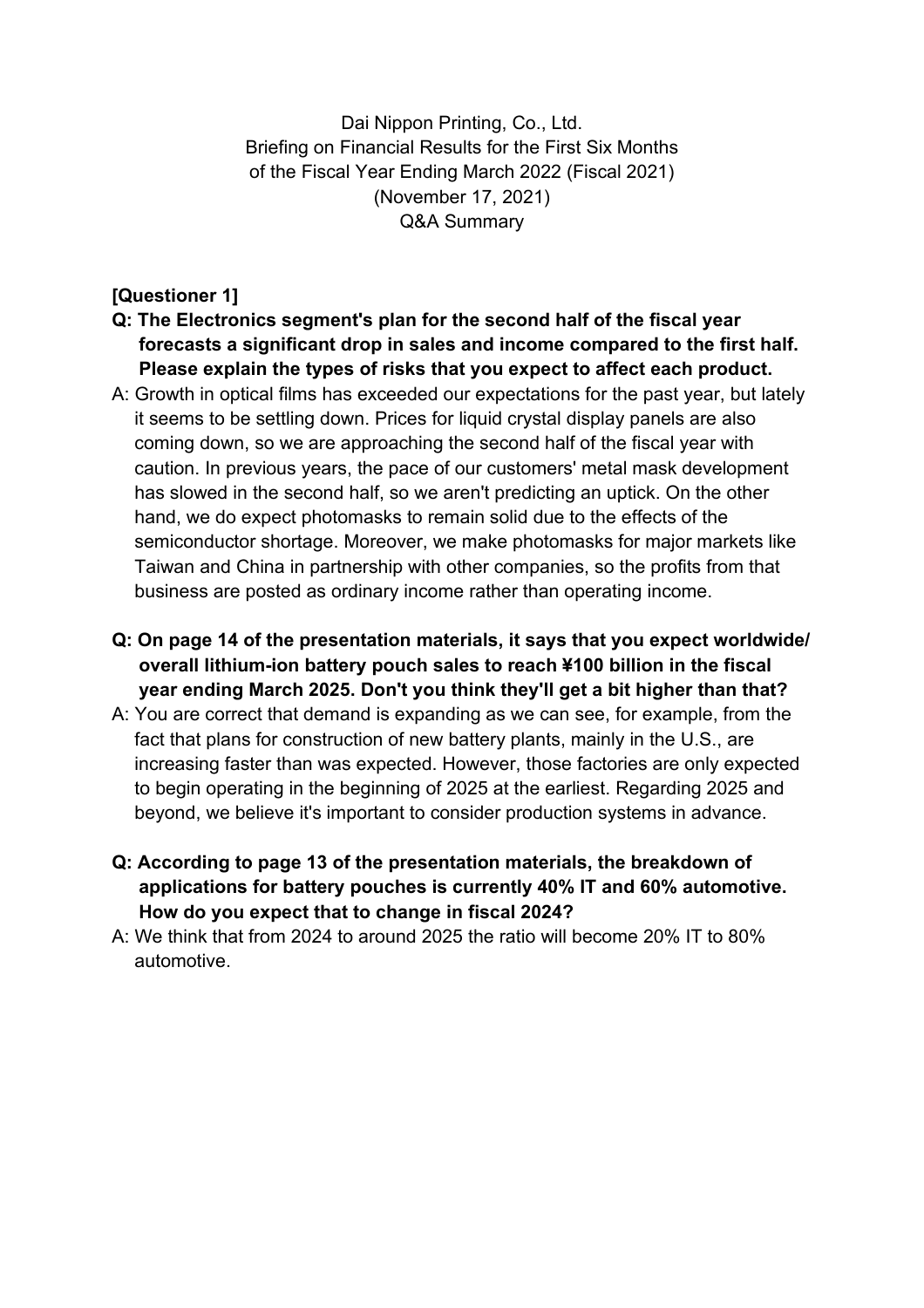## **[Questioner 2]**

- **Q: Page 8 of the presentation materials says that the impact of high raw material prices was ¥2.9 billion in the first half and is forecast at ¥5.5 billion yen for the second half. Please tell us the breakdown of these effects. Also, please explain the outlook for cost pass-throughs in the next fiscal year.**
- A: I can't tell you details about the impact of high raw materials prices, but I can tell you that the prices of films, resins and other synthetic resins, aluminum, and ethyl acetate used in solvents are increasing. The price of naphtha, which serves as a price index for synthetic resins, was ¥38,800/kl in the first quarter and is expected to rise to ¥60,000/kl in the fourth quarter.

Regarding cost pass-through, we are aiming for price revisions linked to the naphtha price, but in the first half of the year, we only passed on about 20%. This time, the situation is not only that prices have increased but also that supplies of raw materials are tight, so we expect that the cost pass-through will proceed relatively quickly in the second half, and we expect to advance our pass-through to about 40%. In the past, cost pass-through rates have tended to stall at 60 to 70%, but because this time supplies are tight, we expect that going forward, cost pass-throughs will progress faster and reach relatively high levels than they did before.

- **Q: Regarding battery pouches, please tell us how much sales increased yearon-year in the first half, and how much you expect them to grow for the whole year. Also, please tell us your thoughts concerning when and how much you expect to see the impact of automobile production cuts.**
- A: I can't explain in detail the sales trends of battery pouches, but we did see significant growth in the first half of the year and we expect to see solid results for the whole year. Also, in 2022 we plan to add a production line at our Tsuruse Plant and double production capacity, so we expect another increase in sales in the next fiscal year. In addition, as I mentioned earlier, we foresee most future growth in products for use in automobiles, so that growth will be affected by automobile production cuts. However, so far the effect has just been that the demand that was extremely strong until now has settled down, and we haven't felt such a big impact.
- **Q: Concerning optical films for displays, please tell us about the first half results and the full-year outlook for sales. Also, please explain how big a loss you expect in the second half.**
- A: Sales growth in the first half was close to double digits. Although sales are down slightly at the moment, we do not expect to see a significant loss this year. Partly because panel prices have fallen, we do not anticipate an increase in sales in the second half as a whole, but going forward we will continue to closely monitor the market.